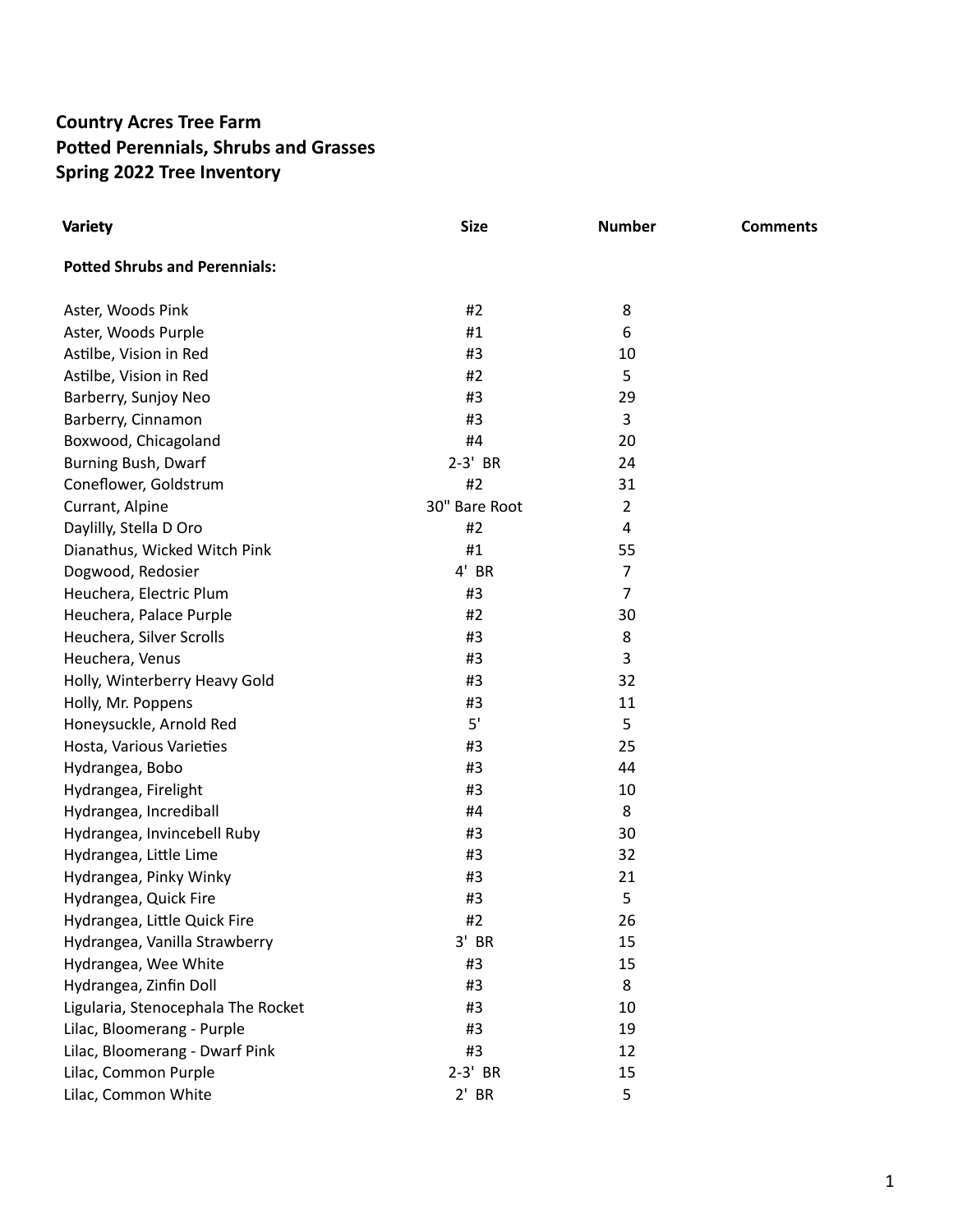| Variety                                 | <b>Size</b>    | <b>Number</b>  | <b>Comments</b> |
|-----------------------------------------|----------------|----------------|-----------------|
| <b>Potted Shrubs and Perennials:</b>    |                |                |                 |
| Lilac, Donald Wyman                     | 3-4' Bare Root | 3              |                 |
| Lilac, Miss Canada                      | 4' Bare Root   | 10             |                 |
| Lilac, Miss Kim                         | 2-3' BR        | 9              |                 |
| Lilac, Miss Kim                         | #7             | 1              |                 |
| Lilac, Miss Kim                         | 3-4' Bare Root | 3              |                 |
| Lilac, Scent and Sensibility Dwarf Pink | #3             | 5              |                 |
| Lilac, Scentara Double Blue             | #3             | 13             |                 |
| Lilac, Wedgewood Blue                   | 4' Bare Root   | 1              |                 |
| Lilac, Saugeana Chinese                 | 4'             | 3              |                 |
| Magnolia, Ann                           | #3             | $\overline{2}$ | Shrub form      |
| Magnolia, Royal Star - White            | 4'             | $\mathbf{1}$   | Shrub form      |
| Maple, Autumn Flame                     | $2-3'$ BR      | 16             |                 |
| Ninebarck, Coppertina                   | #3             | 46             |                 |
| Ninebark, Tiny Wine                     | #3             | 15             |                 |
| Potentilla, Happy Face - Pink           | $2'$ BR        | 8              |                 |
| Potentilla, Happy Face White            | #3             | 27             |                 |
| Potentilla, Happy Face Yellow           | #3             | 13             |                 |
| Rose, Oso Easy Double Red               | #3             | 4              |                 |
| Rose, Oso Easy Hot Paprika              | #3             | 6              |                 |
| Sedum, Autumn Fire                      | #2             | 4              |                 |
| Sedum, Autumn Joy                       | #2             | 10             |                 |
| Sedum, Brilliant                        | #3             | 5              |                 |
| Sedum, Class Act                        | #2             | $\overline{7}$ |                 |
| Sedum, Neon                             | #1             | $\overline{7}$ |                 |
| Sedum, Neon                             | #2             | 16             |                 |
| Sedum, Low Grow Varieties               | #2             | 12             |                 |
| <b>Silver Mound</b>                     | #3             | 3              |                 |
| Snowberry, Red Coral Berry              | $2'$ BR        | 10             |                 |
| Spirea, Double Play Blue Kazoo          | #3             | 68             |                 |
| Spirea, Double Play Candy Korn          | #3             | 48             |                 |
| Spirea, Double Play Red                 | #3             | 24             |                 |
| Spirea, Gold Mound                      | #4             | 12             |                 |
| Spirea, Goldflame                       | #3             | 32             |                 |
| Spirea, Gold Drop                       | $2'$ BR        | 10             |                 |
| Vibrunum, Lil Ditty                     | #3             | 6              |                 |
| Virginia Creeper, Red Wall              | #3             | 39             |                 |
| Weigela, Czechmark Trilogy              | #3             | 6              |                 |
| Weigela, Czechmark Sunnyside Up         | #3             | 10             |                 |
| Weigela, My Monet - Varigated Leaf      | #3             | 15             |                 |
| Weigela, Sonic Bloom Pearl              | #3             | 12             |                 |
| Weigela. Wine and Roses                 | #3             | 16             |                 |
| Weigela, Spilled Wine                   | #3             | 55             |                 |
| Willow, Black Pussy                     | #3             | 26             |                 |